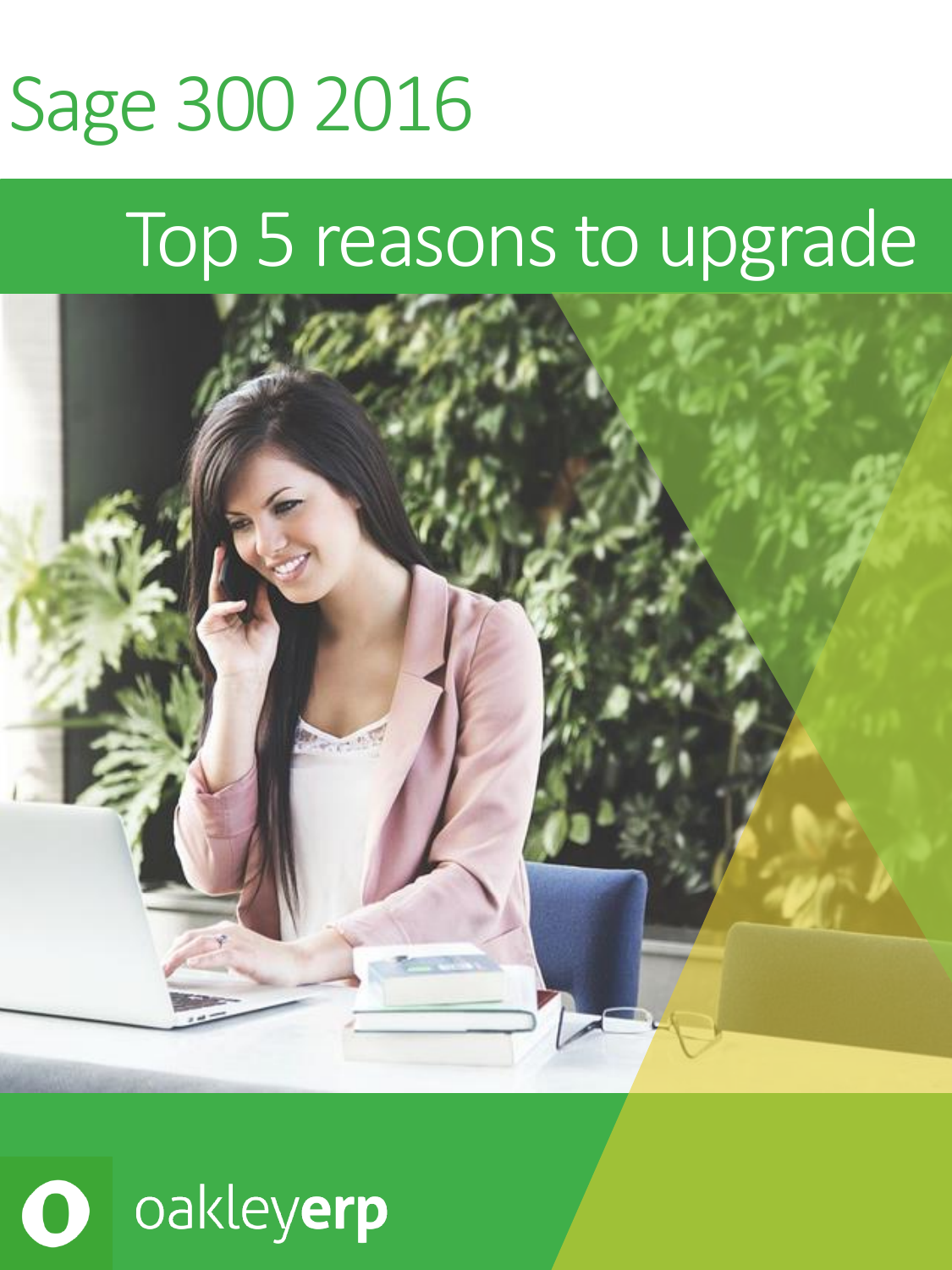## Sage 300 2016

Sage 300 2016 is officially available in the UK and includes multiple new features to help you gain greater control over your business and work smarter. Sage 300 connects your entire operation with a single, integrated solution that provides you with greater visibility, making it easier to share information and communicate. Upgrade today to take advantage of the customer driven enhancements

# **Business**

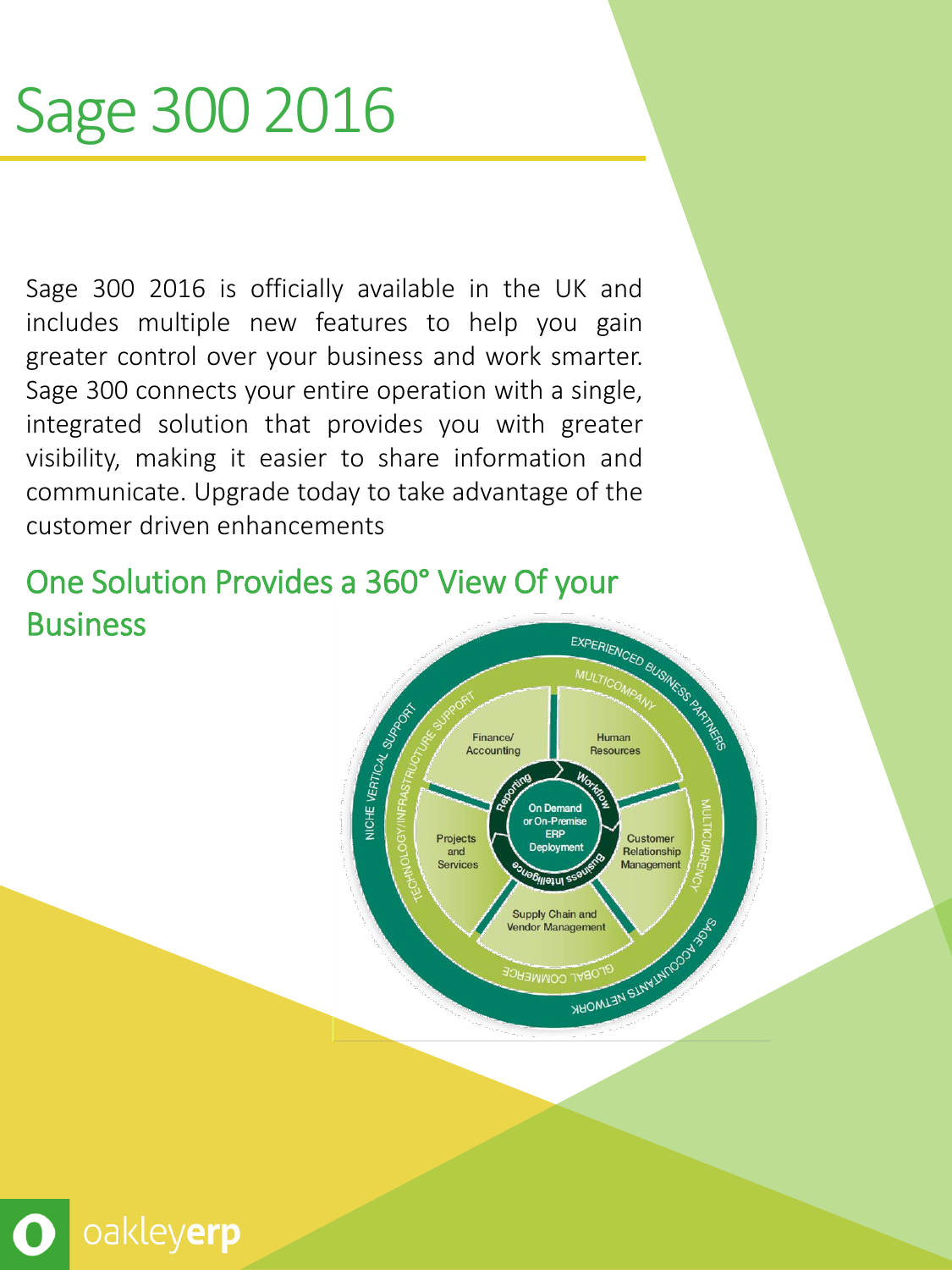#### Improved User Interface

Sage 300 2016 now has brand new web interfaces for Common Services, Bank, Tax, General Ledger, Accounts Payable, and Accounts Receivable. These new HTML-based screens are compatible with all the main web browsers (i.e. Internet Explorer, Chrome, etc) and you can access them from a wide variety of devices.

You can leverage these modern web screens without being forced to move to the cloud. The operations modules such as Inventory Control, Order Entry, and Purchase Order, will follow in early 2016 as part of a product update.



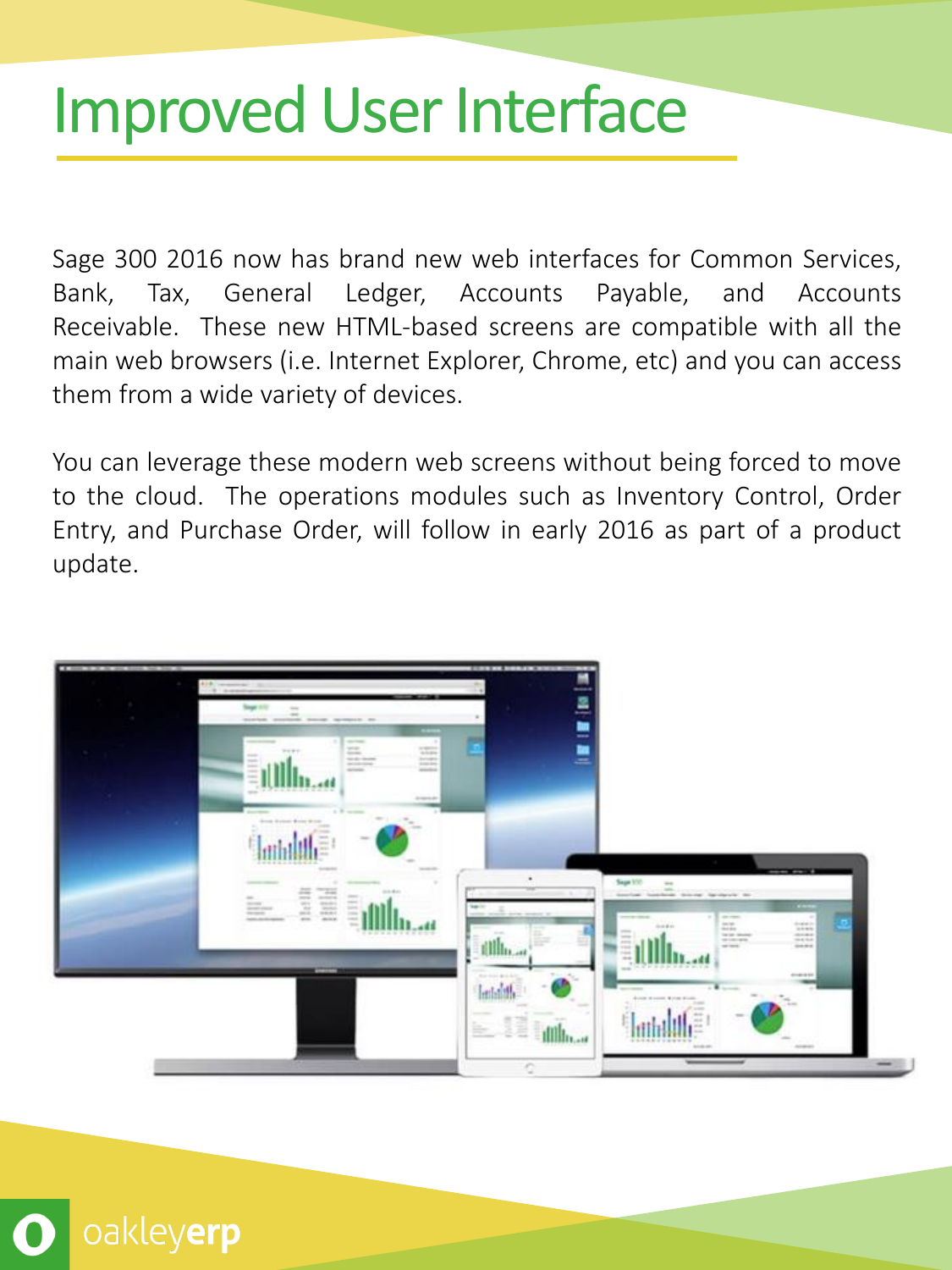#### Enhanced Tax Tracking

Add clarity with improved tax tracking reports. When printing the Tax Tracking report by fiscal period, you can now specify a range of fiscal year/periods to include. This allow you to run tax reporting on periods other than the fiscal year to increase flexibility in tax tracking and planning.

| 뤔                                                         | <b>Tax Tracking Report</b> |                    | ×<br><b>IO IN</b> |
|-----------------------------------------------------------|----------------------------|--------------------|-------------------|
| File<br>Help                                              |                            |                    |                   |
| From Tax Authority<br>Print Amounts In                    | Source Currency            | Q To Tax Authority | 222222222222<br>Q |
| Report By<br>C Fiscal Period<br><b>Document Date</b>      | Report As Of               | Year/Period        | 2014 - 05 回       |
| Print By<br><sup>O</sup> Tax Authority<br>tem Tax Class   |                            |                    |                   |
| <b>Transaction Type</b><br>Clear Tax Tracking Information | <b>Sales</b>               |                    |                   |
| Print                                                     |                            |                    | Close             |

#### Better Connection



Sage 300 is now integrated with the latest versions of Sage CRM (7.3) and Sage Intelligence Reporting (7.6) allowing you to improve effectiveness and make better decisions across your business.

oakleyerp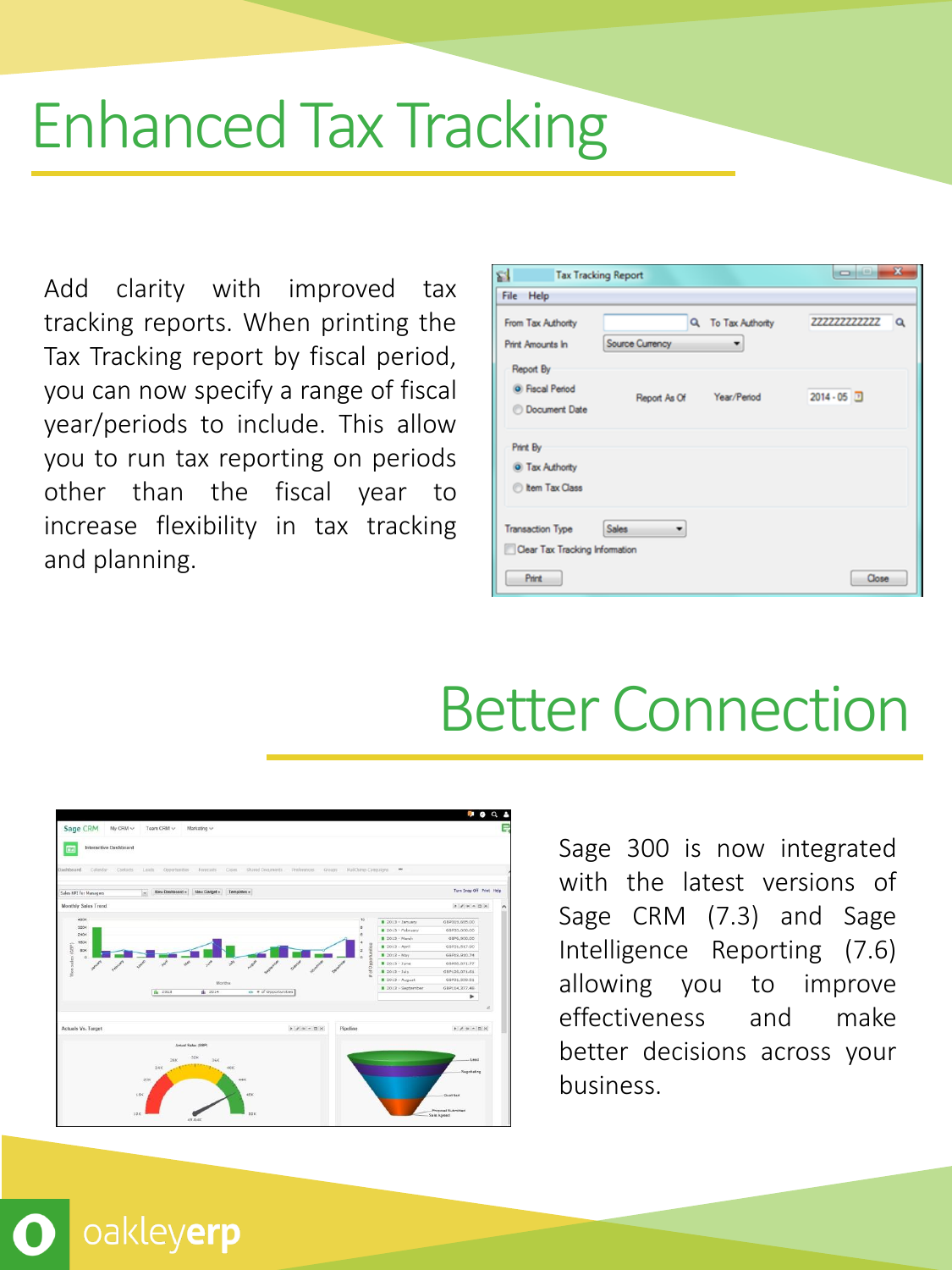#### Easier Posting

You can now post invoices, receipts, adjustments, refunds and more directly from the entry screens for GL, AP, AR and Bank Reconciliation. A significant time saver, you no longer have to run an entire batch to post an individual invoice or receipt.

oakleyerp

| <b>Batch Date</b> |                       | 36   H & O W<br>12/17/2015                             |                      | $\sqrt{2}$<br><b>Total Amount</b><br>No. of Entries |                         |                                | 129,090     |              |  |
|-------------------|-----------------------|--------------------------------------------------------|----------------------|-----------------------------------------------------|-------------------------|--------------------------------|-------------|--------------|--|
|                   |                       |                                                        |                      |                                                     |                         |                                |             |              |  |
|                   |                       | Document Taxes Terms Optional Fields Sales Splt Totals |                      |                                                     |                         |                                |             |              |  |
| Entry Number      | 144                   | 1<br>H Q Q                                             | hem                  |                                                     |                         | Entered By                     | ADMIN       |              |  |
| Customer Number   | 1200                  | 900                                                    | Mr. Ronald Black     |                                                     |                         | <b>Invoice Printed</b>         | No          |              |  |
| Ship-To Location  |                       | <b>AOM</b>                                             |                      |                                                     |                         | Account Set USA                |             | Q            |  |
| Document Type     | Invoice               | Document Date                                          | 12/17/2015<br>m      | Posting Date                                        | 12/17/2015<br>r         | $2015 - 12$                    |             |              |  |
| Document Number   | IN0000000000000000012 | $\overline{\omega}$                                    |                      |                                                     |                         |                                | Job Related |              |  |
| PO Number         |                       |                                                        |                      |                                                     |                         |                                | Retainage   |              |  |
| Order Number      |                       |                                                        | Special Instructions |                                                     |                         |                                |             |              |  |
|                   |                       |                                                        |                      |                                                     |                         |                                |             |              |  |
| Shipment Number   |                       |                                                        | Ship Via             |                                                     | $\mathbf{Q}_\mathrm{c}$ |                                |             |              |  |
| Lin., Q. Item No. | Q UOM                 | Description                                            | Quantity             | <b>Unit Price</b>                                   | Extended Ant.           | Extended Cost Q Dist. Code F ^ |             |              |  |
|                   |                       | Swivel Mounting Bracket                                | 1.00000              | 117,000000                                          | 117.00                  | 55.50 ITEM                     |             |              |  |
| 1 BK-360          | EA                    |                                                        |                      |                                                     |                         |                                |             |              |  |
|                   |                       |                                                        |                      |                                                     |                         |                                |             |              |  |
|                   |                       |                                                        |                      |                                                     |                         |                                |             |              |  |
|                   |                       |                                                        |                      |                                                     |                         |                                |             |              |  |
|                   |                       |                                                        |                      |                                                     |                         |                                |             | $\checkmark$ |  |

## Superior Report Designer

When designing custom financial reports using the Sage Intelligence Report Designer with Sage 300, you now can:

- Automatically detect missing accounts from reports.
- Exclude zero value rows from reports to make them easier to read
- Select dynamic ranges that detect any changes to the General Ledger

You can also distribute reports with calculated values or with embedded formulas to see how calculations were made. Plus, additional reports have been added to the online library and will automatically be uploaded into the Report Manager.